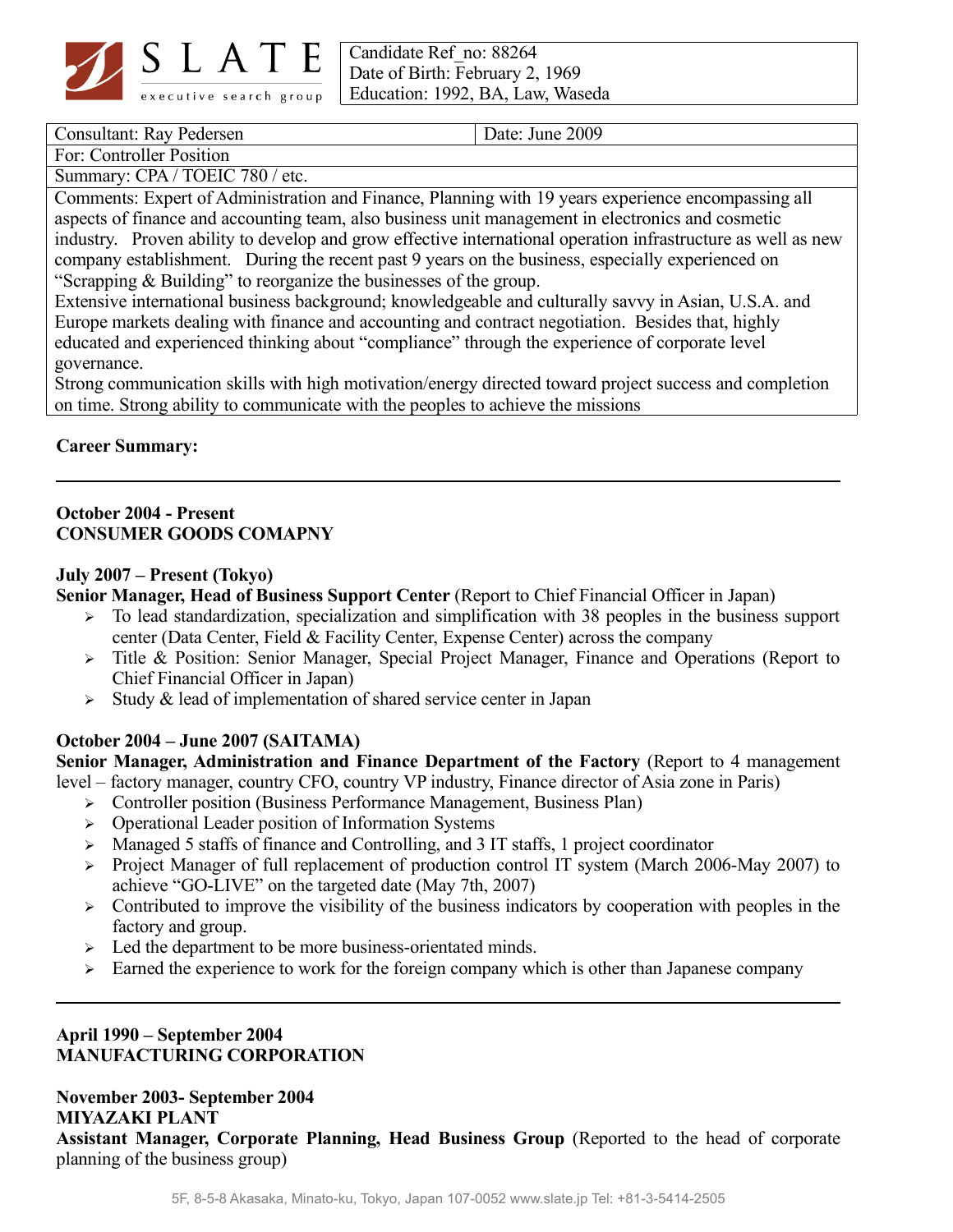

Candidate Ref\_no: 88264 Date of Birth: February 2, 1969 executive search group | Education: 1992, BA, Law, Waseda

- ➢ Business Planning of the group (Analysis of Plan and Result, M&A, Business Plan)
- ➢ Worked with overseas subsidiaries as the staff to make a bridge between headquarter and business division, subsidiaries.

### **June 2001- October 2003**

**MANUFACTURING USA CORPORATION, New York, USA** This entity had responsibility for as the regional headquarter (holding company) in the United States. There were the experts in such as legal (attorneys, patent attorney), finance and taxes (CPAs, CMAs), human resources (benefit services, contracts, visas, trainings).

**Director, Operational Review and Support for 13 U.S. Subsidiaries** (Reported to the president, CFO in the country, Corporate finance director in the headquarter)

- ➢ Business Review of US Operations (Restructuring and M&A, Due Diligence, Business Planning post acquisition). Strongly supported the subsidiaries to improve the business performance of the business unit and the each legal entity with not only just reviewing. Traveled more than 50% of the time to visit and support the locations in the U.S.A.
- ➢ Support for Corporate HQ. Activities (Finance, Audit, Human Resources)
- ➢ Worked with audit and consulting firms for annual audit and some specific projects.

#### **April 2000 – May 2001 MANUFACTURING ELECTORONICS CORPORATION, California, USA Director, Finance and Accounting for Recording Media Manufacturing**

- ➢ Restructuring (Closing of 3 divisions of manufacturing plant in California)
- ➢ Smooth shut-down of the site with the management and the local staffs
- $\triangleright$  Experienced the toughness of balance between the global and local

# **August 1999 – March 2000**

#### **MANUFACTURING ELECTORONICS CORPORATION, Georgia, USA Director, Finance and Accounting for Recording Media Manufacturing**

- ➢ Expansion of Manufacturing lines (20M USD investment for cost reduction)
- ➢ Smooth integration of Japanese management and local staffs (6 month mission to stabilize the reporting for management indicators)

# **April 1996 – July 1999**

# **MANUFACTURING USA COMPONENTS USA Inc., Georgia, USA**

#### **Treasurer, Manager of Finance and Accounting for Electronics Devices Manufacturing**

- $\geq$  Managed the factory of the size of 250 employees as the head of the finance and human resources.
- ➢ Improved the visibility of business performance, communication with the department staffs and other stakeholders.
- ➢ Expansion of Manufacturing lines (more than 3 times production volume)
- ➢ Earned the basic skills of working with international peoples

#### **June 1990 – March 1996 MANUFACTURING CORPORATION, AKITA plant, Akita, JAPAN**

# **Staff, Corporate Planning, Electronics Devices Business Group**

- ➢ Business Planning, Return on Investment, Asset Management, Monthly Closing and Analysis, Cost management of manufacturing, sales and general administration, Reporting, Communications with the peoples in the oversea offices
- $\triangleright$  Controller & Cost Accountant for the business group.
- ➢ Earned know-how of fundamentals of the business management and communication, especially on the area of finance and operation.